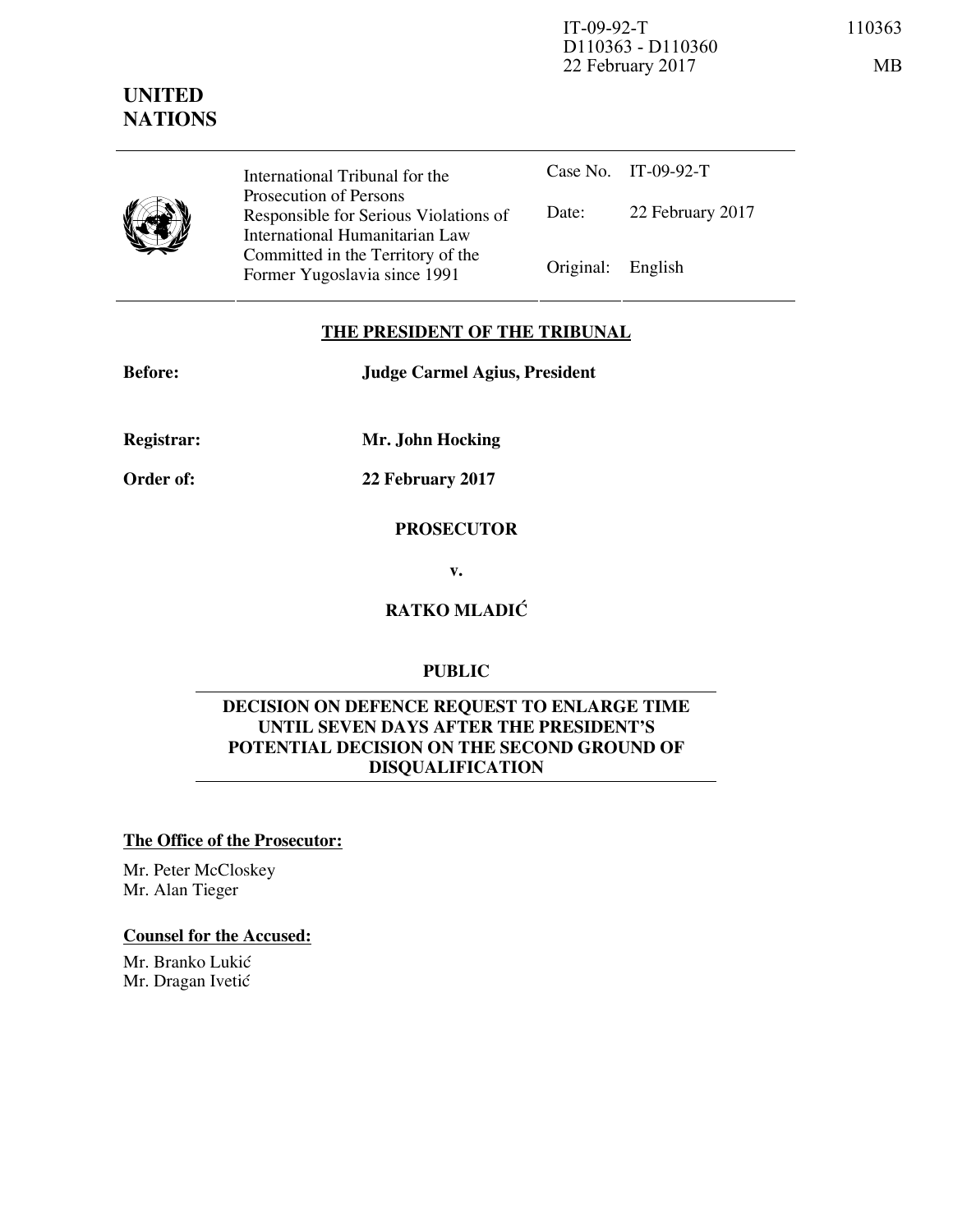**I, CARMEL AGIUS,** President of the International Tribunal for the Prosecution of Persons Responsible for Serious Violations of International Humanitarian Law Committed in the Territory of the former Yugoslavia since 1991 ("Tribunal");

**BEING SEISED** of the "Defence Request to Enlarge Time Until Seven Days After the President's Potential Decision on the Second Ground of Disqualification", filed by Ratko Mladić ("Mladić") on 27 September 2016 ("Request"), whereby Mladić requests "an enlargement of time [...] until seven days after any decision of the ICTY President on remaining disqualification issues":

**NOTING** the "Prosecution Response to Defence Request to Enlarge Time Until Seven Days After the President's Potential Decision on the Second Ground of Disqualification", filed by the Office of the Prosecutor ("Prosecution") on 10 October 2016 ("Response"), whereby the Prosecution indicates that it will not respond to the Request; $^{2}$ 

**NOTING** that Mladić submits, *inter alia*, that: (i) the decision issued by myself as President of the Tribunal on 26 August 2016 denying the disqualification of Judges Orie and Flügge,<sup>3</sup> "abstained" from addressing Mladić's "Second Ground for Disqualification", which according to Mladić "is an important issue involving demonstrated bias through the Trial Chamber's enunciation of higher standards of law in support of its own finding that no bias exists as to legal officers assisting judges";<sup>4</sup> and (ii) he seeks to preserve his right to address such matters and the 26 August 2016 Decision, in the interests of justice and expediency;<sup>5</sup>

 $<sup>5</sup>$  Request, paras 1, 5-9, (i).</sup>

<sup>1&</sup>lt;br><sup>1</sup> Request, para. (i). See Request, para. 1. I note that the Request was also filed before Trial Chamber I of the Tribunal ("Trial Chamber") (Request, p. 1) and that, on 20 September 2016, the Trial Chamber considered a similar request by Mladić to "enlarge time" and dismissed it, "[c]onsidering that [it] is not competent to decide on a request to extend a time limit that may exist for submissions to be filed before the President" (Decision on Defence Request for an Extension of Time, 20 September 2016, p. 1. See Defence Request to Enlarge Time Until Seven Days After the President's Potential Decision on the Second Ground of Disqualification, 2 September 2016).

<sup>&</sup>lt;sup>2</sup> Response, para. 1.

<sup>&</sup>lt;sup>3</sup> Decision on Defence Motion Seeking to Disqualify the Honourable Judge Alphons Orie and the Honourable Judge Christoph Flügge, 26 August 2016 ("26 August 2016 Decision"), p. 5.

<sup>&</sup>lt;sup>4</sup> Request, paras 1-2. I note that Mladić's "Second Ground for Disqualification" refers to his earlier argument before me that the content of the "Decision on Defence Motion for a Fair Trial and the Presumption of Innocence or, in the Alternative, a Mistrial", issued by the Trial Chamber on 4 July 2016 ("Trial Chamber Decision of 4 July 2016"), demonstrated actual bias on the part of Judges Orie and Flügge ("Second Ground for Disqualification") (Request, fn. 2, referring to Defence Motion Seeking to Disqualify the Honourable Judge Alphons Orie and the Honourable Judge Christoph Flügge Under This Trial Chamber's Enunciated Standard for Judicial Bias, 20 July 2016 ("Disqualification Motion of 20 July 2016"), para. 9.).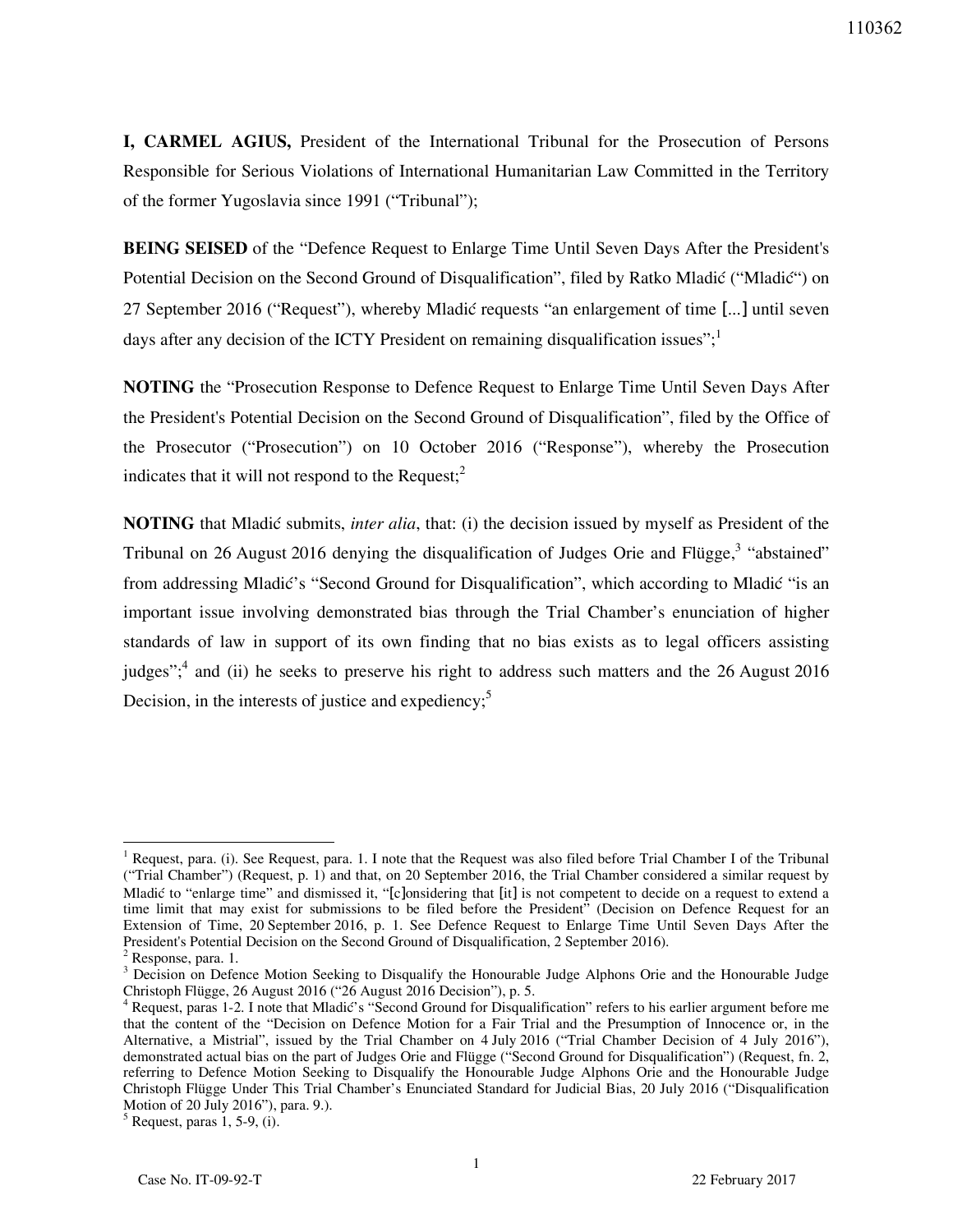**NOTING** that the 26 August 2016 Decision *inter alia* provided that, in light of a then pending motion for reconsideration or certification to appeal the Trial Chamber Decision of 4 July 2016, "Mladić's Second Ground [for Disqualification] is raised prematurely";  $6<sup>o</sup>$ 

**NOTING** that Mladic has subsequently appealed the Trial Chamber Decision of 4 July 2016 and that the legal issue raised in Mladić's Second Ground for Disqualification is therefore currently pending before the Appeals Chamber; $^7$ 

**CONSIDERING** that, regrettably, the Request is at times incomprehensible and that, in particular, it is neither clear which time limit Mladić seeks to extend by seven days, nor clear before whom Mladi} intends to file a submission within that time;

**CONSIDERING** that I could dismiss the Request on this basis alone;

**CONSIDERING**, however, that Mladić appears to expect me, as President of the Tribunal, to issue a second decision on the Disqualification Motion of 20 July 2016 relating to Mladić's Second Ground for Disqualification;

**CONSIDERING** therefore that, in the interest of judicial efficiency and to prevent further confusion on Mladić's part, it is prudent for me to clarify that I do not intend to issue any further decision on this matter, given that I have already denied the Disqualification Motion of 20 July 2016 in its entirety<sup>8</sup> and that the legal issue raised in Mladić's Second Ground for Disqualification will be decided by the Appeals Chamber;

 $\overline{a}$ 

<sup>&</sup>lt;sup>6</sup> 26 August 2016 Decision, p. 5, referring to Defence Motion for Reconsideration or, in the Alternative, Certification to Appeal the Decision on the Defence Motion for a Fair Trial and the Presumption of Innocence or, in the Alternative, a Mistrial, 11 July 2016. On 27 September 2016, the Trial Chamber *inter alia* granted Mladić's request for certification to appeal the Trial Chamber Decision of 4 July 2016 (Decision on Defence Motion for Reconsideration or Certification to Appeal Decision on Motion for a Fair Trial or a Mistrial, 27 September 2016, para. 16).

*Prosecutor v. Ratko Mladić*, Case No. IT-09-92-AR73.6, Interlocutory Appeal Brief Challenging the Decision of the Trial Chamber on the Defence Motion for a Fair Trial and Presumption of Innocence, 4 October 2016, paras 16b, 24-34. <sup>8</sup> In the 26 August 2016 Decision, I granted Mladić's request to exceed the applicable word limit but denied the Disqualification Motion of 20 July 2016 in all other respects (26 August 2016 Decision, p. 5).